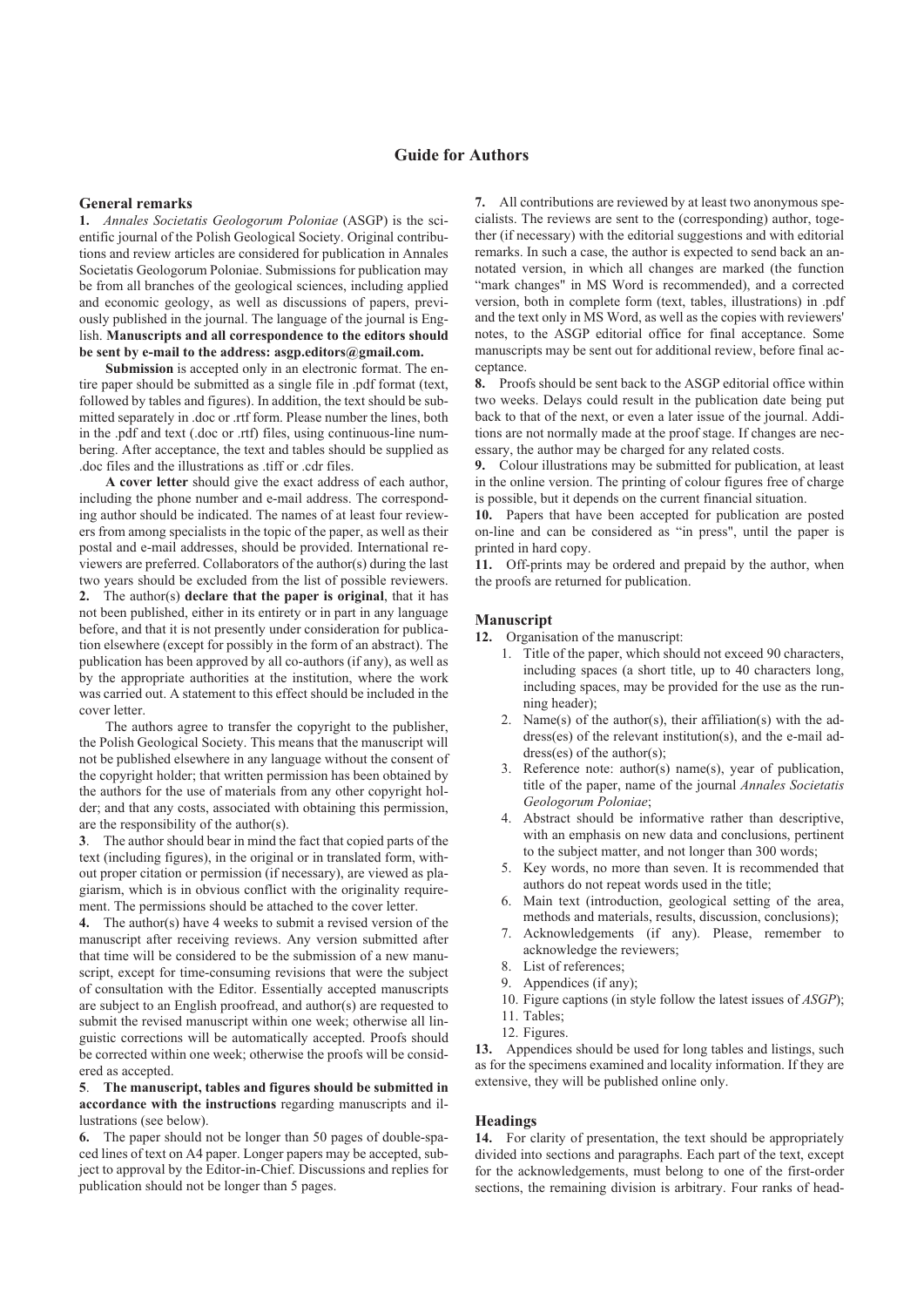ings are used in the *ASGP*. The rank of the heading should be alphabetically designated, that is, (A) for the first-order rank, (B) for the second-order headings, (C) for the third-order headings and (D) for the fourth-order headings.

### **Symbols, numbers, dimensions, and other units**

**15.** All uncommon symbols should be clearly defined, where they first appear in the text or in a separate list.

**16.** Isotope numbers should precede the element symbol, for example,  $^{18}$ O. The valence of ions should be given as, for example,  $^{2+}$ rather than  $+$ 

17. The Système International d'Unités (SI) should be used for most units, but some non-standard measurements are acceptable, for example, in centimetres. Temperatures should be expressed in degrees Celsius.

**18.** The age of a stratigraphic unit or the time of a geological event may be expressed as years before the present (which by convention means 1950). The recommended abbreviations are Ma and ka for millions and thousands of years, respectively.

#### **Abbreviations, contractions, formulae**

**19.** Abbreviations should be followed by a full stop (ed., pl., e.g., i.e., aff., cf., etc., Dr., Mr., Jr.). This rule does not refer to contractions (eds, pls).

**20.** Points of the compass should be written in upper-case letters, without full stops (e.g., N, SW).

**21.** Most Latin words and abbreviations should be in italics, for example: in situ, non, sensu, et al., versus, s.l. and s.s. Exceptions include: cf., e.g., i.e. and etc.

**22.** Abbreviations of units of measurement, for example, m, km, cm, g, s, should be used only in conjunction with numerals with no full-stops, no "s" for "plural" and preceded by a space.

**23.** Sentences should not start with an abbreviation or a number. For example, "Figure 1..." and not "Fig. 1…" should be used at the beginning of the sentence.

**24.** The distinction between hyphens (as in post-Silurian), and en-dashes (as in Silurian–Devonian, 5–10 m, NE–SW) should be observed.

**25.** Mineral abbreviations are recommended for reactions, subscripts, superscripts and figures. The full names should be used, where they stand alone in the text. The list of abbreviations was proposed in Kretz (1983, American Mineralogist, 68: 277–279) and Whitney and Evans (2010, American Mineralogist, 95: 185– 187). However, any other consistent set may be used.

#### **References in the text**

**26** The references in the text should be carefully cross-checked with the list of references, in order to ensure completeness and consistency in the spelling of names and the use of dates. A reference in the text to a publication should be made using name (with initials, only when there are two or more authors with the same family name) and year. Abbreviations *et al.* should be used if there are more than two authors, but never in the list of references; 'and' should be used for two authors. The abbreviations "*op. cit.*" and "*ibid*." are not used. For instance, "According to Kowalski (1988)" or "A previous report (Brown and Francis, 1990) shows..." or "Contrary to what is commonly accepted (e.g., Ironside, 1977, 1981; Ciesielski, 1980a, b) our measurements suggest..." or "Szary and Bury (1912) first documented...." or "...as described by Lewis *et al.* (1991)". **27.** When directly quoting other authors, the exact page reference should be given (e.g., Bauer, 1980, p. 71). Indirect reference to the other author's opinions requires use of the form *vide* (Latin believe), for example "...as found by Gonzales (1972, *vide* Davies, 1984)". Note that, in such a case, the paper by Gonzales (1972) also should be listed in "References".

**28.** The use of personal unpublished information should be marked using the family name with initials and a date (e.g., J. Krupa, pers. comm., 1987, or J. Krupa, unpubl. data, 1987).

**29.** Papers not accepted for publication (in preparation, in review or in revision) should not be cited.

**30.** The tables and figures from cited papers should not be capitalized (e.g., Cook, 1994, fig. 3).

### **List of references**

**31.** Under the heading "References", all cited publications should be listed. All references in the text, tables, figure captions and appendices (and only those) should be included in the list. In the list, the order is alphabetical by the family names of the authors and chronological for multiple papers by the same author(s). For the papers by the same author(s) from the same year, lower-case letters are added to the date (e.g., 2000a, b).

**32.** Titles should be given in English for the papers in English and those, which have an English summary or abstract. In the latter case, the original language should be indicated in parentheses, e.g., "[In Polish, English summary.]". For entirely non-English papers the original language should be used in the Latin alphabet or transliterated, if non-Latin. For the latter publications, the original spelling should be supplied separately, hand-written or typed.

**33.** The names of periodicals should be given in italics, unabbreviated, in their form at the date of issue (e.g., *Rocznik Polskiego Towarzystwa Geologicznego* for the issues before 1981, and *Annales Societatis Geologorum Poloniae* for later dates). References to low-circulation journals should specify the place of publication. The exact order and punctuation within citations, used in *ASGP*, should be carefully followed, according to the examples given below and to References in recent issues of this journal.

**34.** The following examples show specific rules of citing publications adopted in *ASGP*.

– for books:

Tucker, M. E. & Wright, V. P., 1990. *Carbonate Sedimentology*. Blackwell, Oxford, 482 pp.

Książkiewicz, M., 1979. *Geologia dynamiczna*. Wydawnictwa Geologiczne, Warszawa, 708 pp. [In Polish.]

– for journal articles:

Jasionowski, M., 1995. A Cretaceous non-depositional surface in Kraków Upland. *Annales Societatis Geologorum Poloniae*, 65: 63–78. [In Polish, with English summary.] £omnicki, J., 1897. I³y krakowieckie. *Kosmos* (Lwów), 22:

571–578. [In Polish.]

Matyszkiewicz, J., Krajewski, M., Kochman, A., Kozłowski, A. & Duliñski, M., 2016. Oxfordian neptunian dykes with brachiopods from the southern part of the Kraków-Częstochowa Upland (southern Poland) and their links to hydrothermal vents. *Facies*, 62, 12. [28 pp.]

Stigh, J. & Ronge, B., 1980. Origin and emplacement of two compositional layered ultramafic bodies in the Caledonides of Västerbotten, Sweden. *Geologiska Föreninges i Stockholm Förhandlingar*, 100 [for 1978]: 317–334.

Fischer, G., 1936. Der Bau des Glatzer Schneegebirges. *Jahrbuch der Preußischen Geologischen Landesanstalt*, 56: 712– 732.

– for chapters in edited books (e.g., conference volumes, special issues, etc.):

Boothroyd, J. C. & Nummedal, D., 1978. Proglacial braided river outwash: a model for humid alluvial-fan deposits. In: Miall, A. D. (ed*.*), *Fluvial Sedimentology. Canadian Society of Petroleum Geologists, Memoir*, 5: 641–668.

Chafetz, H. S., Wilkinson, B. H. & Love, K. M., 1985. Morphology and composition of non-marine carbonate cements in near surface settings. In: Schneidermann, N. & Harris, P. M.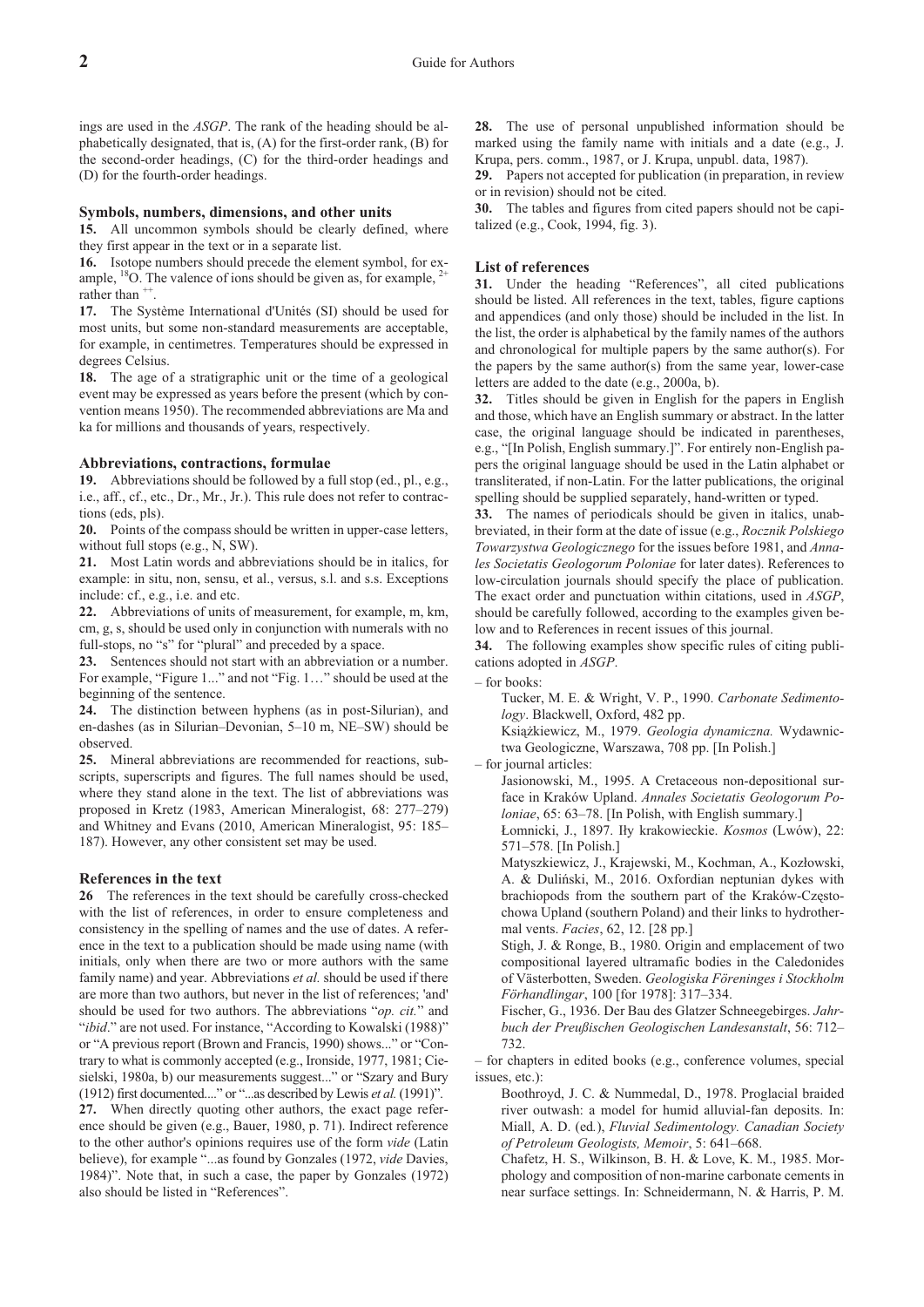(eds), *Carbonate Cements. Society of Economic Palaeontologists and Mineralogists, Special Publication*, 36: 337–347. Deines, P., 1980. The isotopic composition of reduced organic carbon. In: Fritz, P. & Fontes, J. C. (eds), *Handbook of Environmental Isotope Geochemistry. Volume 1, The Terrestrial Environment, A*. Elsevier, Amsterdam, pp. 329–406.

Hoffmann, M. & Paszkowski, M., 1989. Skały węglanowe paleozoiku antykliny Dêbnika. In: Rutkowski, J. (ed.), *Przewodnik IX Zjazdu Polskiego Towarzystwa Geologicznego,* Kraków, 14–16 września 1989. Wydawnictwo Akademii Górniczo-Hutniczej, Kraków, pp. 25–30. [In Polish.]

Jones, B., 1994. Diagenetic processes associated with plant roots and microorganisms in karst terrains of the Cayman Islands, British West Indies. In: Wolfe, K. H. & Chilngarian, G. V. (eds), *Diagenesis, IV. Developments in Sedimentology*, 51: 425–475.

– for maps:

Heliasz, Z., Ptak, B., Więckowski, R. & Zieliński, T. 1982. Szczegółowa mapa geologiczna Polski, 1:50 000, arkusz Ja*nów (846)*. Wydawnictwa Geologiczne, Warszawa. [In Polish.] Finckh, L., Meister, F., Fischer, G. & Bederke, E., 1942. *Geologische Karte des Deutschen Reiches 1:25000, H 343. Blatt Glatz, Könishein, Reichenstein und Landeck mit Erläuterungen*. Reichsamt für Bodenforschung, Berlin.

– for papers in press. (This indicates that the paper already has been accepted for publication.):

Kowalski, J., (in press). Sandstones of the Niwka Formation. *Studia Geologica Polonica*.

Kowalski, J., (in press). Sandstones of the Niwka Formation. *Studia Geologica Polonica*, doi:1234/sgp.5678.

Kowalski, J., 2017 (in press). Sandstones of the Niwka Formation. *Studia Geologica Polonica*. – only when the year of publication is known

– for web sites:

Smith, A. B. & Kroh, A., 2012. The Echinoid Directory. The Natural History Museum. http://www.nhm.ac.uk/researchcuration/research/projects/echinoid-directory/index.html

 $[14.01, 2012]$ . – The date of accessing the site is given in parentheses.

Agaty, 2012. Agaty sudeckie z kolekcji Jana Rzymełki. http://geoportal.pgi.gov.pl/portal/page/portal/muzeum/

wydarzenia/archiwum/agaty\_sudeckie/ B7F7293074B4C03 CE0430A000375C03C [In Polish; 05.03.2012]. – The date of accessing the site is given in parentheses.

– for unpublished works:

Ibek, M., 1991. *Morfologia i czwartorzęd Kotliny Dzierżoniowskiej.* Unpublished MSc. Thesis, University of Wroc³aw, 58 pp. [In Polish.]

## **Figures**

**35.** Figures should be numbered consecutively in Arabic numerals, and each one must be referred to in the text (as, for instance: Fig. 5A; Figs 6, 7; Figs 5–7). All parts of composite figures should have identifying Latin capital letters.

**36.** Each figure should either match the size of a column width (84 mm), or a page (174 mm). Maximum height is 245 mm.

**37**. Photographs should have a linear (bar) scale on them.

**38.** The smallest letters should be not less than 7 points (2 mm) in height. The minimum line width is 0.1 mm. Fine stippling should be avoided.

**39**. It is better to use line shading or hatching rather than tints. If tints are used then they need to be over 20% and no greater than 70%. Tints within a figure need to be distinct: we would recommend at least a 20% differential between tints.

**40.** Vector drawings (\*.cdr format, CMYK), Tiff 600 dpi Grayscale or CMYK and RGB (photos) are accepted. Files created by digital cameras are accepted only if they are submitted in \*.tiff format and are scaled to 100% at 300–600 dpi.

# **Tables**

**41.** Tables should be titled and numbered with Arabic numerals **42.** Large tables should be avoided. If many data are to be presented, an attempt should be made do divide these into two or more tables.

**43.** Tables should be typed on separate sheets, not included as part of the text.

**44.** Tables with graphic elements must be prepared in graphics software and submitted at publication size.

**45.** Each table should be saved as a separate computer file.

## **Stratigraphical and palaeontological matter Stratigraphy**

**46.** System, series, stage, biozone, group, formation, member and bed names should be capitalized, as in the Macelowa Marl Member of the Jaworki Formation. The following contractions and abbreviations may be used, provided that they are spelled in full at first mention: Gp (Group), Fm (Formation), Mbr (Member), Sst (Sandstone), Slst (Siltstone), Mdst (Mudstone), Sh (Shale), Congl (Conglomerate), and Lst (Limestone). In plural forms, lithostratigraphic units should be given without abbreviations and begin with a lower case letter (e.g., the Macelowa Marl and Osice Siltstone members).

**47.** For stratigraphic units that contain a taxonomic name, quote both genus and species in full at first mention, as in Rotalipora cushmani Zone. Subsequently, the generic name can usually be abbreviated to a single upper case letter, followed by a full stop or dropped altogether; for example, cushmani Zone or Planula Zone. Both forms are acceptable, but they should be used consistently.

**48.** As a rule, "lower" and "upper" should refer to lithostratigraphic units (e.g., lower Jarmuta Formation: an informal reference to a part of the Jarmuta succession; Upper Lgota Beds: a generally recognized rock unit) or chronostratigraphic units (e.g., lower Cenomanian strata: informal usage; Lower Cenomanian: a recognized substage).

**49.** "Early" and "late" should be used for all time units; hence, early Cenomanian, earliest Turonian, late Maastrichtian. However, capitalized words, pertaining to time, should be used, if they are applied precisely to formally defined divisions. Middle may refer to both rock and time units, but mid should be used in connection with stratigraphic units that are formally divisible into only two subunits.

#### **Fossil nomenclature**

**50.** *The International Code of Botanical Nomenclature and International Code of Zoological Nomenclature* should be followed. **51.** The generic name must be given in full at the first mention of a species. It may be abbreviated subsequently to the initial capital letter followed by a full stop, unless confusion with another genus is likely.

**52.** The authorship of generic and specific names should be given at least once (without dates), either at the first mention or preferably, if there are more than just a few, in a list of all taxa mentioned in the paper with author attributions and dates. Short lists of taxa within the text should usually be arranged alphabetically. Longer lists of taxa may be incorporated in the body of the text as a table or consigned to an appendix, following the references. They may include hierarchical classifications, if these are appropriate to the context of the paper. For new taxa (e.g., new